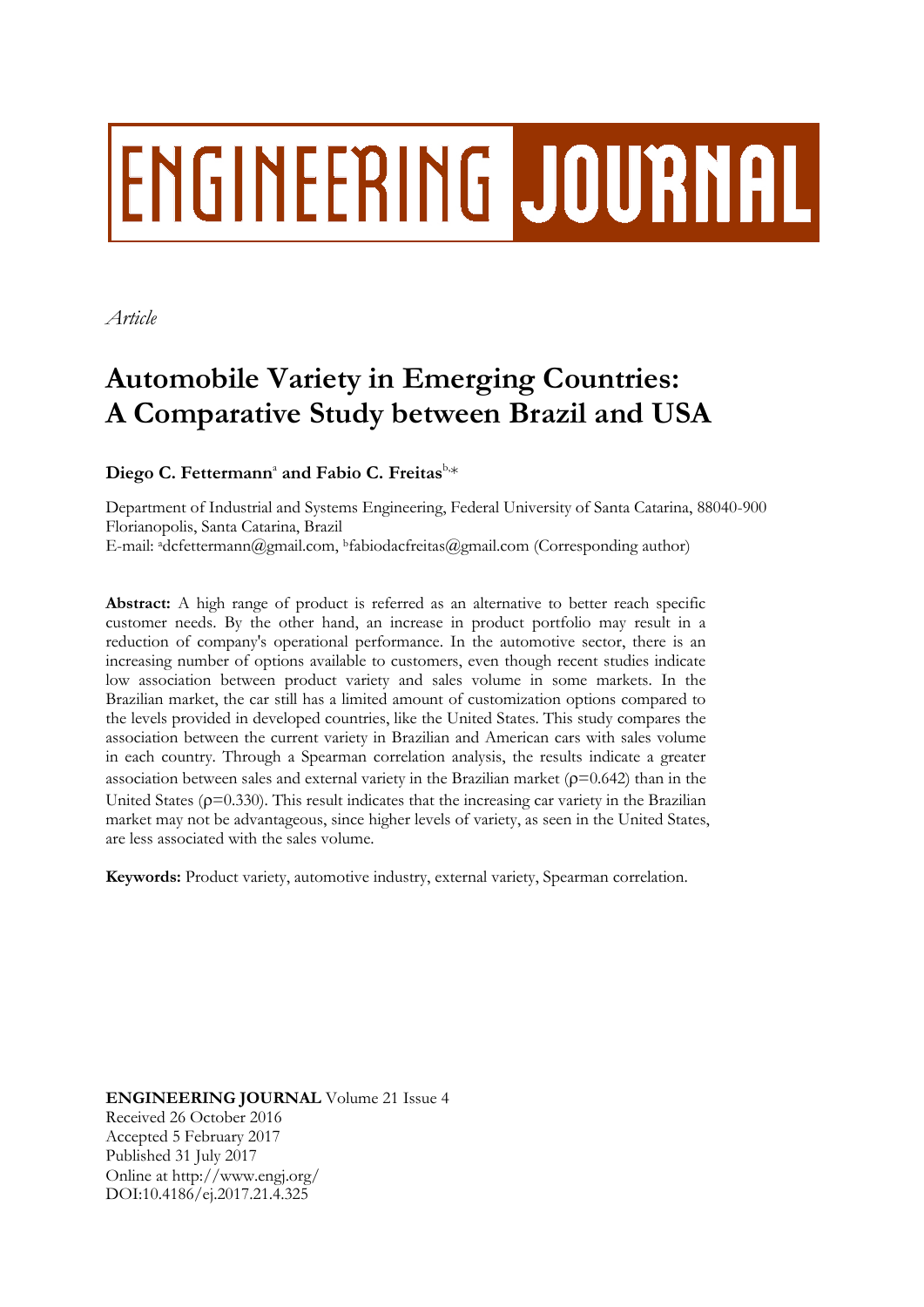#### **1. Introduction**

The mass production system started by Henry Ford with the Model T, in 1908, was an important milestone for the automotive industry. This production system allowed the American customers to acquire products that were only focused on the wealthy population. However, customers' tolerance to the non-fulfilling of their needs in automobiles is dwindling. When customers became more selective and exigent, the automotive industry had to rethink their production strategies to offer more variety [1, 2]. This wider range of offered products is an attempt by the car companies to meet customers' needs [3–5]. The major auto companies usually provide more customization options of its products with a variety of items such as body, engine, external paint, internal and external finishes and optional parts [6]. A company's ability to customize its products tends to stimulate the amount of sales and the competitiveness between companies [3, 7]. Increasing the options of attributes for a product is a strategy for competitiveness since its objective is to satisfy customers accordingly to their personal desires and necessities. This strategy has an important tradeoff between satisfying customers' desires and the operational cost of raising product variety in company's internal processes [8–10].

The definition of finding the appropriate level of variety in the product consists of a balance between marketing and production efficiency [11, 12], and its impacts on sales are not established in the literature [12, 13]. The variety level that a company should offer to its customers is still an important question [14, 15]. Low association levels were verified, at the automotive industry, between the attributes' variety in cars and car sale. An earlier study about the European automotive market verified that in 2002 the correlation between the available car options and the sales volume was  $\rho = -0.23$ , which indicates that the high number of options wasn't correlated to sales volume in that market [16]. A similar study carried in Brazil reached a  $p=0.43$  correlation [2].

This study investigates the relationship between product variety and the volume of car sale. From this point, its objective is to compare the available varieties at the United States and Brazil and relate the number of options with the sales volume. The comparison between this two markets is due the fact that the United States have the most traditional car market in the world and Brazil is an emergent market that shows a significant growth in sales these past years. The results can be used to fit the available car options in emergent markets like India, South Africa, Mexico, China and other developing countries.

#### **2. Materials and Methods**

#### **2.1. Mensuration of Automobile Variety**

There are different approaches in literature to define and explore the product variety in different ways [13]. According to an economic view, this variety is a result of companies' initiative to develop a strategy of differentiation in the market, and analyzed according to its effect on individual customer behavior in the market balance and development of society [14]. Another way is to study the effect of variety from the company's management vision, focusing on product design, marketing and operations performance [15]. Following this view, the product variety is defined as the number of different products available to customers [3]. From this definition, the variety of product can be analyzed from the chain of the company or the market value. The view from the company, called internal variety, is the way the production arrangement is arranged to produce a variety of products directly related to organizational flexibility and manufacturing [17]. A variety related to the market, called external variety, indicates the quantity of products or configurations available to customers [17], and the type of range most studied in the literature [18].

Pil and Holweg [16] classified the product variety in static and dynamic and MacDuffie et al. [17] classified it in fundamental, intermediate or peripheral. Each of these classifications addresses the product variety in different ways but they are not necessarily exclusionary from each other.

This study is aimed to analyze, within the automotive industry, the external variety available in the market in a perspective point of product range, following the proposal of other studies in the literature [2, 13, 16, 18]. The external product variety can be measured by many methods. The simplest alternative is identifying how many different products are in the production process [19], is recommended for cases of products with low complexity [11]. Another more elaborate proposal is the multiplication of the customization options available to the consumer [20] (Eq. (1)):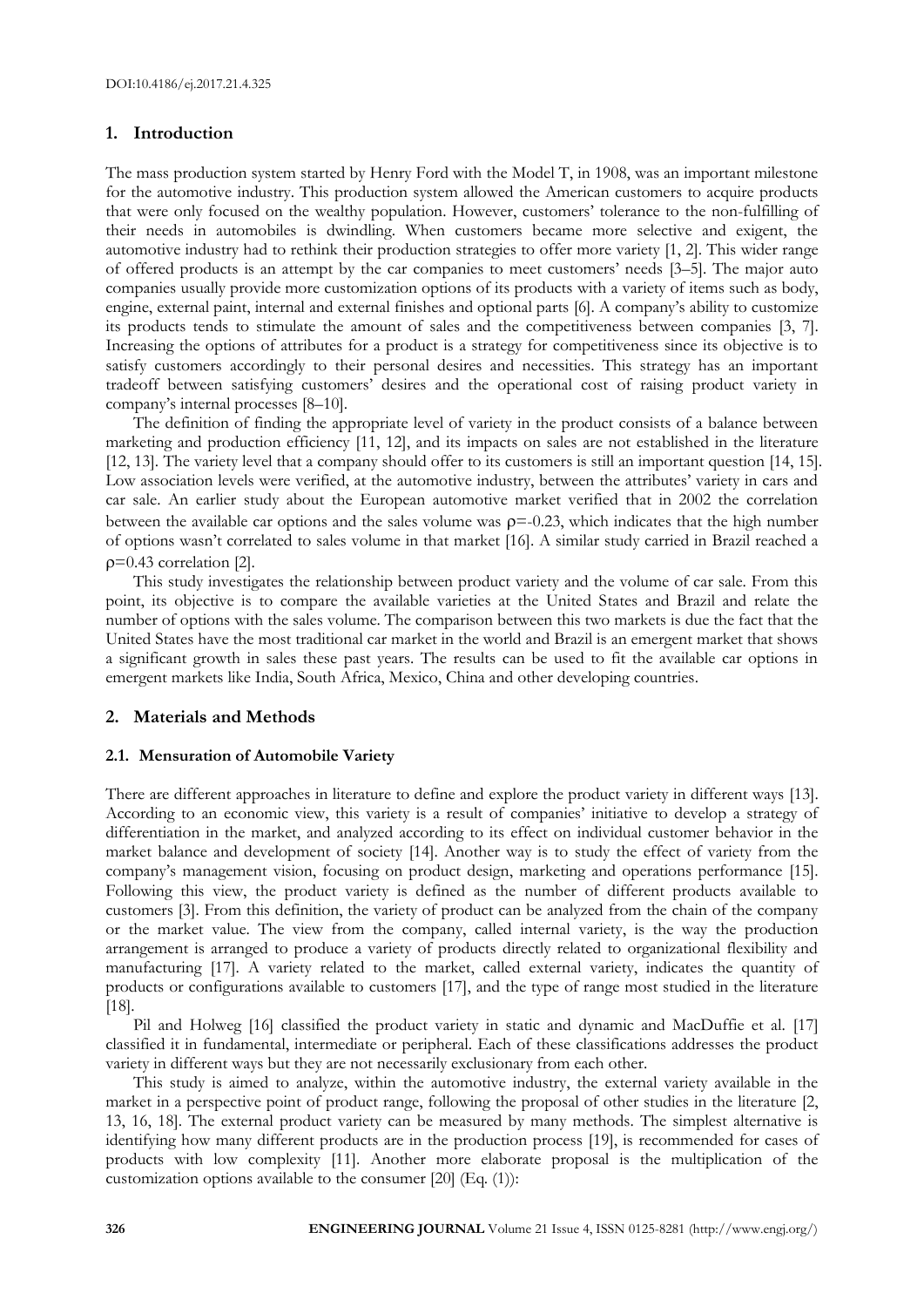#### $V = (body) x (engine and gear) x (paint and internal finishes) x 2^{(factory options)}$ (1)

However, this calculation method still tends to present inaccurate results, since there may be restrictions on derivative models that would not be properly accounted for by multiplying the customization options [13, 16, 18]. From this problem, it is recommended to take into account the restriction of options in models such as the exterior colors and interior finishes restricted to a version of the model. In the automobilist scenario, this procedure was developed initially by MacDuffie Sethuraman and Fisher (1996) [17] and improved by il and Holweg (2004) [16]. It has been used in other studies to measure the external variety of products  $[2, 13, 18, 21-24]$  (Eq.  $(2)$ ).

$$
x_{ij} \cdot b_{ij} \cdot 2^{c_{ij}} - \sum_{i=0}^{n} \sum_{j=0}^{n} R_{ij}
$$
 (2)

where:

n= Number of models

- m= Number of body options
- a= Combination of engine and transmission options
- b= Combination of interior trim and exterior paint

c= Optional available

 $R_{ij}$ = Restrictions of options by combination of model and body

The model version is considered ( $i=1$  to n) and the model's body ( $i=1$  to m). For every combination of model and body (i<sub>n</sub> x j<sub>m</sub>) there will be an amount of combinations of engine and transmission (a<sub>ij</sub>) and a combination of interior trim and exterior paint (b<sub>ij</sub>). The optional parts that will be available to customize the car are considered in a combination based in model and body  $(c_{ij})$ . At the end the amount of restrictions is calculated by  $R_{ij}$  for every combination of model and body  $(i_n \times j_m)$ . These restrictions can be from as many different ways as possible, like the impossibility of a sunroof in a convertible or optional parts that are available only for specific models or categories [13, 16, 18].

#### **2.2. Data Collect**

In order to gather the sales information in the Brazilian and American markets, data was collected from specialized websites. The Brazilian sales volume were collected based on the number of vehicles that were licensed in the year of 2013 from the National Federation of Auto-Vehicles Distribution [25]. For the American market, data was collected from the specialized website in the subject [26]. The automobile variety data were collected from the manufacturers' website, following other studies about this subject [16]. The sample used for the Brazilian market corresponds to 94.35% of its licensed vehicles in 2013. The American market sample is responsible to 90.01% of sales in 2014 (Table 1).

|                                                                           | Brazil    | EUA        |
|---------------------------------------------------------------------------|-----------|------------|
| Number of analyzed models (Ford-Fiesta, Edge, Explorer, Focus, Fusion/    | 118       | 120        |
| GM- Spark, Cruze, Malibu, Equinox, Tahoe, Silverado/)                     |           |            |
| Number of analyzed manufacturers (Ford, GM, Fiat, VW, Citroen, Peugeot,   |           |            |
| Renault, Audi, Chery, Jac, Honda, Nissan, Toyota, Land Rover, Mitsubishi, | 18        | 27         |
| Suzuki, Hyundai, Kia)                                                     |           |            |
| Sample's percentage of licensed vehicles in 2013 in Brazil                | $94.35\%$ |            |
| Sample's percentage of sales in 2014 in USA                               |           | $90.01\%$  |
| Sample's volume of sales for every analyzed model                         | 3,377,610 | 15,010,778 |

Table 1. Sample description.

The analyzed vehicles are distributed into segments on a very distinct way when we compare the Brazilian and American markets. While the Brazilian market has a high number of intermediate vehicles and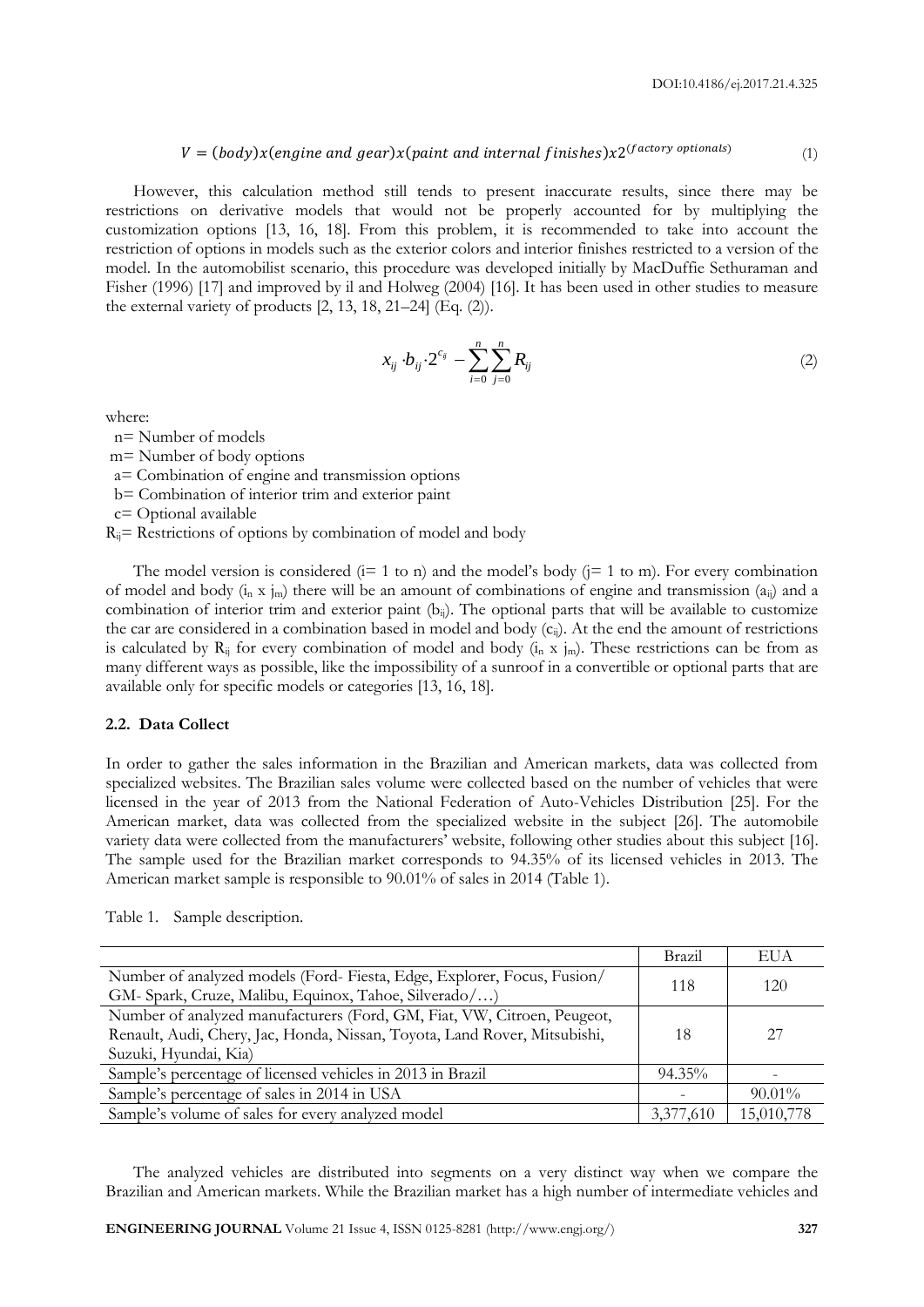a higher availability of economy vehicles, the results shows that the American market has a greater preference for SUV's, as it is shown in Table 2. The samples data are available at Appendix A for the American market and at the Appendix B for the Brazilian market.

|            | ↽<br>Ë     |     | -  | d.<br>Ъй<br>占 | 5  | ₫              | ၯ  |
|------------|------------|-----|----|---------------|----|----------------|----|
|            | <b>BRA</b> | 118 | 10 | 38            | 26 | $\overline{ }$ | ⌒  |
| n (Sample) | T C<br>USA | 120 |    | 24            | 30 | 10             | ŦО |

Table 2. Size of analyzed samples (models).

#### **2.3. Statistical Methods**

A comparison between automobile variety in the American and Brazilian markets will be analyzed. A previous analysis identified that the data is not normally distributed from a Kolmogorov-Smirnov test (KS<0.05). From this point a non-parametric analysis was performed. A Mann-Whitney median test is recommended due to the objective of this study. This test is used to identify differences in a data central tendency when they are not well represented by a normal distribution [27].

The association level is then checked between the product variety available and sales volume. Since data is not a normal distribution, a Spearman's non-parametric correlation was selected to check the association level [27], as in other studies [28, 29]. The statistical analysis was calculated using the statistical package SPSS® v.21.

#### **3. Results and Discussion**

The analyzed vehicles are distributed between segments in a different way in Brazilian and American markets. While the Brazilian market has a greater number of intermediate models and a greater availability of economy models, the sample indicates that American customers have a higher preference for SUV's.

From Table 3, is possible to see that the American market has a higher automobile variety when compared to the Brazilian market in every segment. The results of the Mann-Whitney comparative test confirm this perception, presenting significate values (p-value  $\leq$  0.001) to total variety and for every analyzed segment. This result confirms previous studies that showed comparative studies based in data descriptive statistics [18].

| Table 3. Mann-Whitney median test for automobile variety in USA and Brazil. |  |
|-----------------------------------------------------------------------------|--|
|-----------------------------------------------------------------------------|--|

|         |                  |                    | USA                   | <b>Brazil</b>        | p-value   |
|---------|------------------|--------------------|-----------------------|----------------------|-----------|
|         | Total            | Average (Std. Dev) | $9.08E+39(4.88E+20)$  | $5.84E+05(5.84E+05)$ | $0.000**$ |
|         | Economy          | Average (Std. Dev) | $1.33E+12(3.08E+12)$  | $2.66E+06(6.94E+06)$ | $0.000**$ |
|         | Intermediate     | Average (Std. Dev) | $4.88E+20(2.39E+21)$  | $5.72E+04(2.23E+05)$ | $0.000**$ |
| Segment | <b>Full Size</b> | Average (Std. Dev) | $8.25E+14(4.51E+15)$  | $3.81E+05(1.89E+06)$ | $0.000**$ |
|         | Commercial       | Average (Std. Dev) | $1.09E+41$ (3.45E+41) | $9.55E+04(2.79E+05)$ | $0.000**$ |
|         | SUV-             | Average (Std. Dev) | $7.47E+23(4.45E+24)$  | $2.22E+02(5.95E+02)$ | $0.000**$ |

\* Significate to 5%/ \*\* Significate to 1%

The association level between the available variety and sales volume for both markets, American and Brazilian, can be seen in Table 4. As expected, the sales volume in United States are higher as its automobile variety is also higher, however the sale is not always correlated to the available variety. It is also possible to verify the ratio between number of options (product variety) and sales volume and this ratio is higher in USA when compared to Brazil. This result shows that the number of options to customize the vehicle per sold unit is much higher in the American market when compared to the Brazilian. The evaluation of the association level between variety and sales volume identify that it is significate (p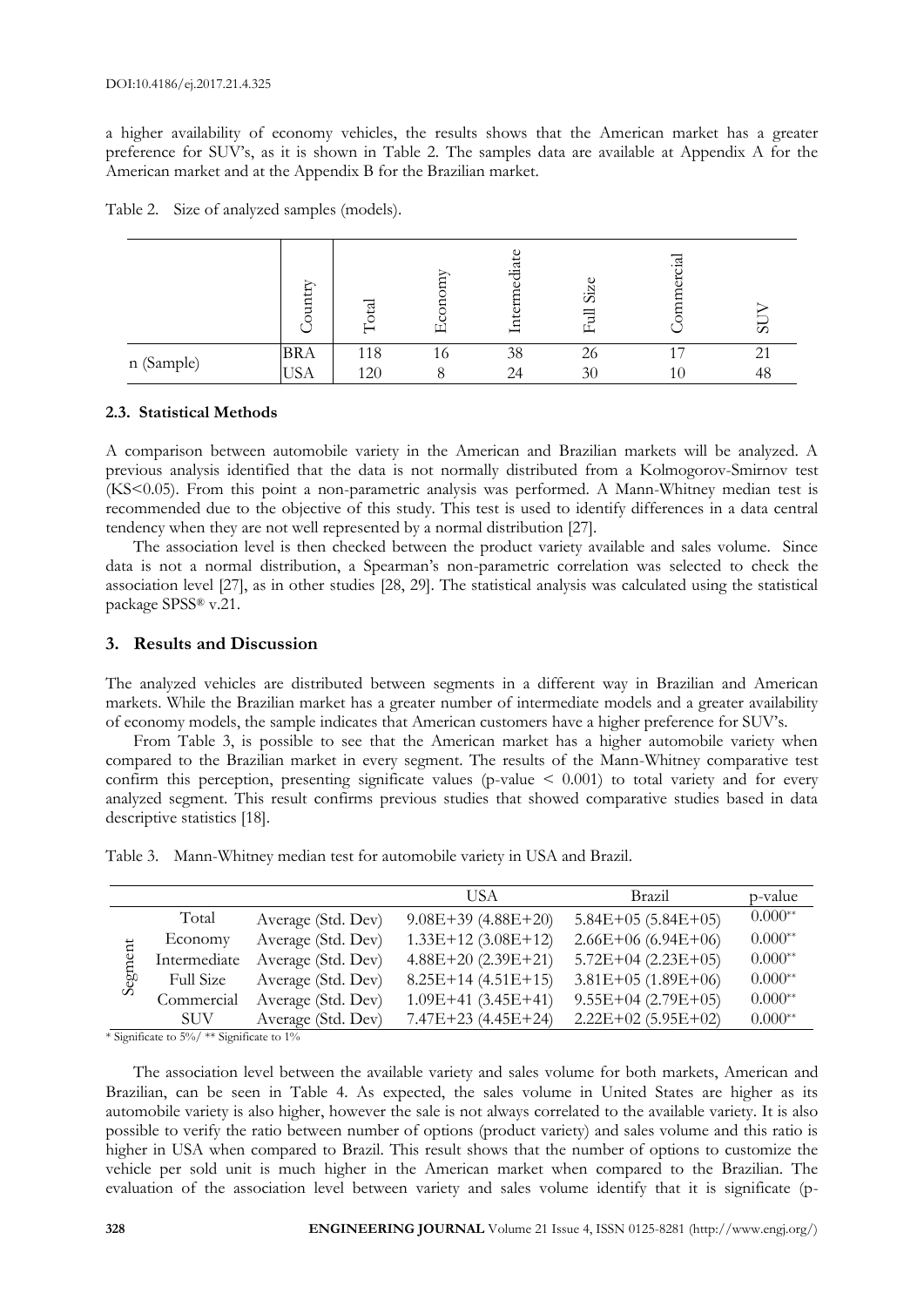value < 0.000) in both markets but the association in the Brazilian market ( $p=0.642$ ) is higher than the association in the American market ( $\rho$ =0.330). When the automobile segments are analyzed independently, significate association (p-value<0.05) were identified only for the Brazilian market as in the following cases: economy vehicles ( $p=0.755$ ; p-value=0.001), intermediate ( $p=0.514$ ; p-value=0.001), full size ( $p=0.411$ ; pvalue=0.037) and commercial ( $p=0.862$ ; p-value<0.000). No significate correlation was identified for the SUV segment in both markets.

| Segment      | Country    | $\mathbf n$ | External<br>Variety<br>(average) | Sales<br>(USA 2014 /<br><b>BRA 2013</b> )<br>(average) | Variety/<br>Sales | Spearman's<br>Correlation<br>$(\rho)$ | p value     |
|--------------|------------|-------------|----------------------------------|--------------------------------------------------------|-------------------|---------------------------------------|-------------|
| Total        | <b>BRA</b> | 118         | $5.84E + 04$                     | 28,623.80                                              | 2.04              | $0.642**$                             | $p<0.000**$ |
|              | <b>USA</b> | 120         | $8.86E + 39$                     | 121,054.66                                             | $7.32E + 34$      | $0.330**$                             | $p<0.000**$ |
| Economy      | BRA        | 16          | $2.50E + 06$                     | 76,817.60                                              | 32.54             | $0.755**$                             | $p=0.001*$  |
|              | <b>USA</b> | 8           | $1.33E+12$                       | 66,850.25                                              | $1.99E + 07$      | 0.303                                 | $p=0.465$   |
| Intermediate | <b>BRA</b> | 38          | $4.70E + 06$                     | 20,695.80                                              | 227.10            | $0.514**$                             | $p=0.001**$ |
|              | <b>USA</b> | 24          | $4.88E + 20$                     | 117,005.42                                             | $4.17E + 15$      | $-0.094$                              | $p=0.663$   |
| Full size    | <b>BRA</b> | 26          | $3.19E + 06$                     | 25,149.30                                              | 126.84            | $0.411*$                              | $p=0.037**$ |
|              | <b>USA</b> | 30          | $8.25E+14$                       | 130,955.10                                             | $6.30E + 09$      | $-0.109$                              | $p=0.558$   |
| Commercial   | <b>BRA</b> | 17          | $9.55E + 04$                     | 31,023.70                                              | 3.08              | $0.862**$                             | $p<0.000**$ |
|              | <b>USA</b> | 10          | $1.09E + 41$                     | 250,891.00                                             | $4.34E + 35$      | 0.408                                 | $p=0.242$   |
| <b>SUV</b>   | BRA        | 21          | $2.12E + 02$                     | 10,013.50                                              | 0.02              | $-0.042$                              | $p=0.856$   |
|              | <b>USA</b> | 48          | $7.48E + 23$                     | 105,447.58                                             | $7.09E + 18$      | 0.005                                 | $p=0.970$   |

Table 4. Spearman's correlation between vehicle variety and sales volume.

\*significate to 5%/\*\*significate to 1%

A descriptive analysis of product variety related to the different segments allows to observe that some attributes vary in a close way in both markets and in every segment. By the other hand, some attributes are offered in higher quantity by the American market, as shown by Table 5. The most evident differences can be checked in attributes as number of models, external paint and optional internal and external parts, which always shows a higher number of options in the American market.

Table 5. Descriptive analysis of product variety per segment.

| Attributes            | Country    | Total         | Economy    | Intermediate | Size<br>目  | Commercial | SUV        |
|-----------------------|------------|---------------|------------|--------------|------------|------------|------------|
| n (sample)            | <b>BRA</b> | 118           | 16         | 38           | 26         | 17         | 21         |
|                       | <b>USA</b> | 120           | 8          | 24           | 30         | 10         | 48         |
| Body                  | <b>BRA</b> | 1.06(0.25)    | 1.18(0.40) | 1.00(0.00)   | 1.00(0.00) | 1.31(0.48) | 1.00(0.00) |
|                       | <b>USA</b> | 1.27(0.92)    | 1.00(0.00) | 1.00(0.00)   | 1.00(0.00) | 4.00(1.41) | 1.00(0.00) |
|                       | <b>BRA</b> | 1.08(0.27)    | 1.19(0.40) | 1.00(0.00)   | 1.00(0.00) | 1.35(0.49) | 1.00(0.00) |
| Door options          | <b>USA</b> | 1.07(0.25)    | 1.13(0.35) | 1.08(0.28)   | 1.00(0.00) | 1.30(0.48) | 1.00(0.00) |
| Models                | <b>BRA</b> | 3.71(2.79)    | 3.25(2.59) | 3.66(2.80)   | 3.19(1.67) | 4.82(3.86) | 3.90(2.96) |
|                       | <b>USA</b> | 5.31 $(3.20)$ | 5.75(4.40) | 6.17(4.51)   | 5.13(2.37) | 5.80(3.71) | 4.81(2.51) |
|                       | <b>BRA</b> | 1.48(0.60)    | 1.62(0.62) | 1.47(0.65)   | 1.50(0.50) | 1.47(0.72) | 1.38(0.50) |
| Engine                | <b>USA</b> | 1.40(0.69)    | 1.25(0.46) | 1.25(0.44)   | 1.30(0.60) | 2.10(0.74) | 1.42(0.74) |
| Transmission          | <b>BRA</b> | 1.58(0.63)    | 1.31(0.48) | 1.71(0.61)   | 1.65(0.48) | 1.65(0.86) | 1.38(0.67) |
|                       | <b>USA</b> | 1.36(0.54)    | 1.50(0.53) | 1.71(0.55)   | 1.17(0.38) | 1.40(0.52) | 1.27(0.45) |
| <b>External Paint</b> | <b>BRA</b> | 6.61(2.73)    | 7.19(2.71) | 7.31(2.86)   | 6.61(2.08) | 5.82(2.86) | 7.19(3.06) |

**ENGINEERING JOURNAL** Volume 21 Issue 4, ISSN 0125-8281 (http://www.engj.org/) **329**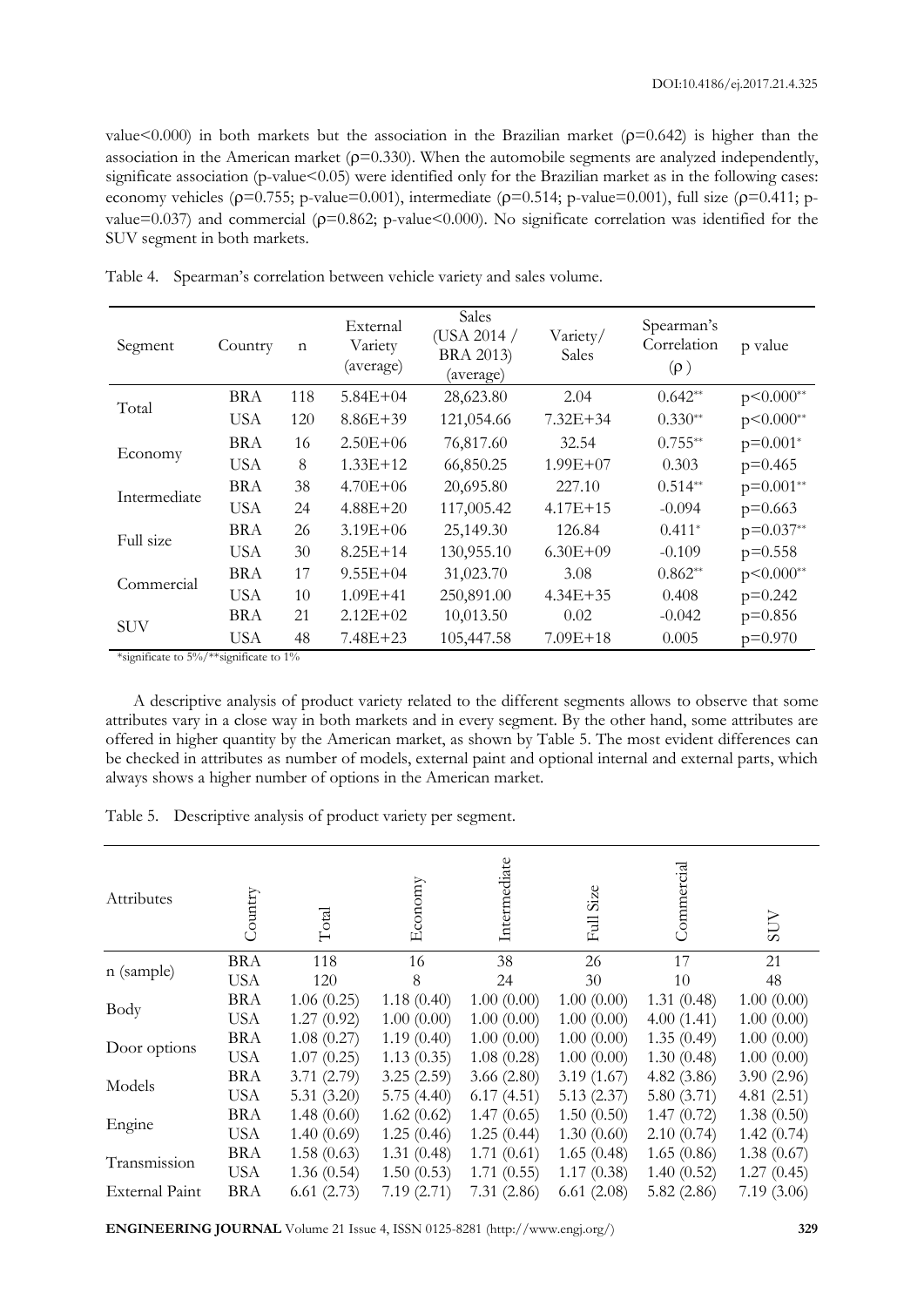|                                        | USA | 9.11(3.15)  | 8.38(1.30) | 9.50(2.65) | 9.20(2.37)  | 1.00(7.67)  | 8.79 (1.29)  |
|----------------------------------------|-----|-------------|------------|------------|-------------|-------------|--------------|
| Interior Trim                          | BRA | 2.42(2.27)  | 2.12(2.47) | 2.89(1.46) | 2.57(2.02)  | 1.82(1.07)  | 3.14(3.81)   |
|                                        | USA | 2.63(2.18)  | 1.88(1.13) | 3.50(3.19) | 2.60(2.25)  | 1.90(1.10)  | 2.48(1.65)   |
| Optional Interior BRA                  |     | 2.01(2.95)  | 2.44(3.95) | 2.28(1.46) | 1.73(2.60)  | 3.24(3.15)  | 0.57(0.93)   |
| Parts                                  | USA | 8.74(5.95)  | 6.63(4.07) | 8.54(8.23) | 8.37(4.94)  | 11.50(6.80) | 8.85(5.02)   |
| Optional                               | BRA | 1.13(2.38)  | 1.75(3.62) | 2.26(3.14) | 0.96(2.00)  | 2.18(2.86)  | 0.19(0.68)   |
| <b>Exterior Parts</b>                  | USA | 10.24(9.00) | 6.00(4.24) | 9.42(8.01) | 7.17 (4.86) | 17.60(8.62) | 11.75(10.84) |
| $\Lambda$ $\Omega$ , $\Gamma$ $\Gamma$ |     |             |            |            |             |             |              |

Average (Standard Deviation)

The Spearman's correlation analysis between the offered number of attributes (variety) and the sales volume in each segment (total, economy, intermediate, full size, commercial and SUV) is presented in Table 6. The significate correlation values are highlighted in this table. When the correlation value presents significate and positive, it is reasonable to assume that the number of options for this analyzed attribute in this market segment is significantly associated (p-value<0.05) to the number of sales. This result is an indication that the number of offered options is adequate to the market. The highest correlation value is for the number of optional exterior parts ( $p=0.866$ ; p-value <0.01), indicating that the number of options for this attribute is the one that contributes most for vehicles sales among all the analyzed attributes.

The highest correlations  $(p<0.7)$  are most present in the Brazilian market. There are seven significate correlations identified, specifically in attributes as model options, interior trim, transmission and optional internal parts. Among the highest correlations there is only one occurrence in the American market, the number of dealer customization parts.

| Segment                | Country    | Total     | Economy   | Intermediate | <b>Full Size</b> | Commercial | <b>SUV</b> |
|------------------------|------------|-----------|-----------|--------------|------------------|------------|------------|
|                        | <b>BRA</b> | 118       | 16        | 38           | 26               | 17         | 21         |
| n (sample)             | <b>USA</b> | 120       | 8         | 24           | 31               | 10         | 50         |
| Body                   | <b>BRA</b> | $0.361**$ | $0.515*$  |              |                  | 0.302      |            |
|                        | <b>USA</b> | 0.044     |           |              |                  | $0.699*$   | 0.107      |
| Models                 | <b>BRA</b> | $0.414**$ | $0.704**$ | $0.756**$    | 0.276            | 0.300      | $0.758**$  |
|                        | <b>USA</b> | 0.150     | 0.275     | 0.216        | 0.197            | 0.398      | $-0.133$   |
| Engine                 | <b>BRA</b> | $0.418**$ | $0.570*$  | $0.379*$     | $0.447**$        | 0.475      | $0.422**$  |
|                        | <b>USA</b> | $0.394**$ | 0.203     | 0.310        | 0.162            | 0.576      | $0.406**$  |
| Gas Type               | <b>BRA</b> | $-0.086$  |           | 0.032        | $-0.099$         | $-0.147$   | $-0.073$   |
|                        | <b>USA</b> | $0.454**$ |           |              |                  | $0.667*$   | $0.300*$   |
| Transmission           | <b>BRA</b> | 0.155     | 0.378     | 0.218        | 0.080            | 0.241      | $0.788**$  |
|                        | <b>USA</b> | 0.079     | 0.237     | $-0.221$     | 0.045            | 0.128      | 0.248      |
| <b>External Paint</b>  | <b>BRA</b> | $0.184*$  | 0.470     | 0.079        | 0.147            | $0.519*$   | $-0.175$   |
|                        | <b>USA</b> | 0.086     | 0.256     | $-0.385$     | $-0.182$         | 0.155      | 0.261      |
| Interior Trim          | <b>BRA</b> | $0.216*$  | $0.706**$ | 0.398        | 0.103            | 0.317      | $-0.065$   |
|                        | <b>USA</b> | $-0.138$  | 0.309     | $-0.380$     | $-0.391*$        | 0.463      | 0.090      |
| Optional Interior      | <b>BRA</b> | $0.467**$ | $0.774**$ | 0.230        | $0.589**$        | 0.317      | $-0.072$   |
| Parts                  | <b>USA</b> | $-0.105$  | $-0.157$  | $-0.267$     | $-0.237$         | $-0.229$   | $-0.075$   |
| Optional Exterior      | <b>BRA</b> | $0.559**$ | $0.866**$ | $0.410*$     | $0.406*$         | 0.363      | $-0.074$   |
| Parts                  | <b>USA</b> | 0.032     | $-0.039$  | $-0.329$     | $-0.136$         | 0.040      | 0.033      |
| Dealer                 | <b>BRA</b> | $0.510**$ | $0.541*$  | 0.051        | $0.511**$        | 0.430      | $-0.168$   |
| Customization<br>Parts | <b>USA</b> | $0.357**$ | $0.865**$ | $0.716**$    | $0.622**$        | 0.223      | 0.189      |

Table 6. Spearman's correlation analysis between variety and sales per segment.

\*significate to 5%/\*\*significate to 1%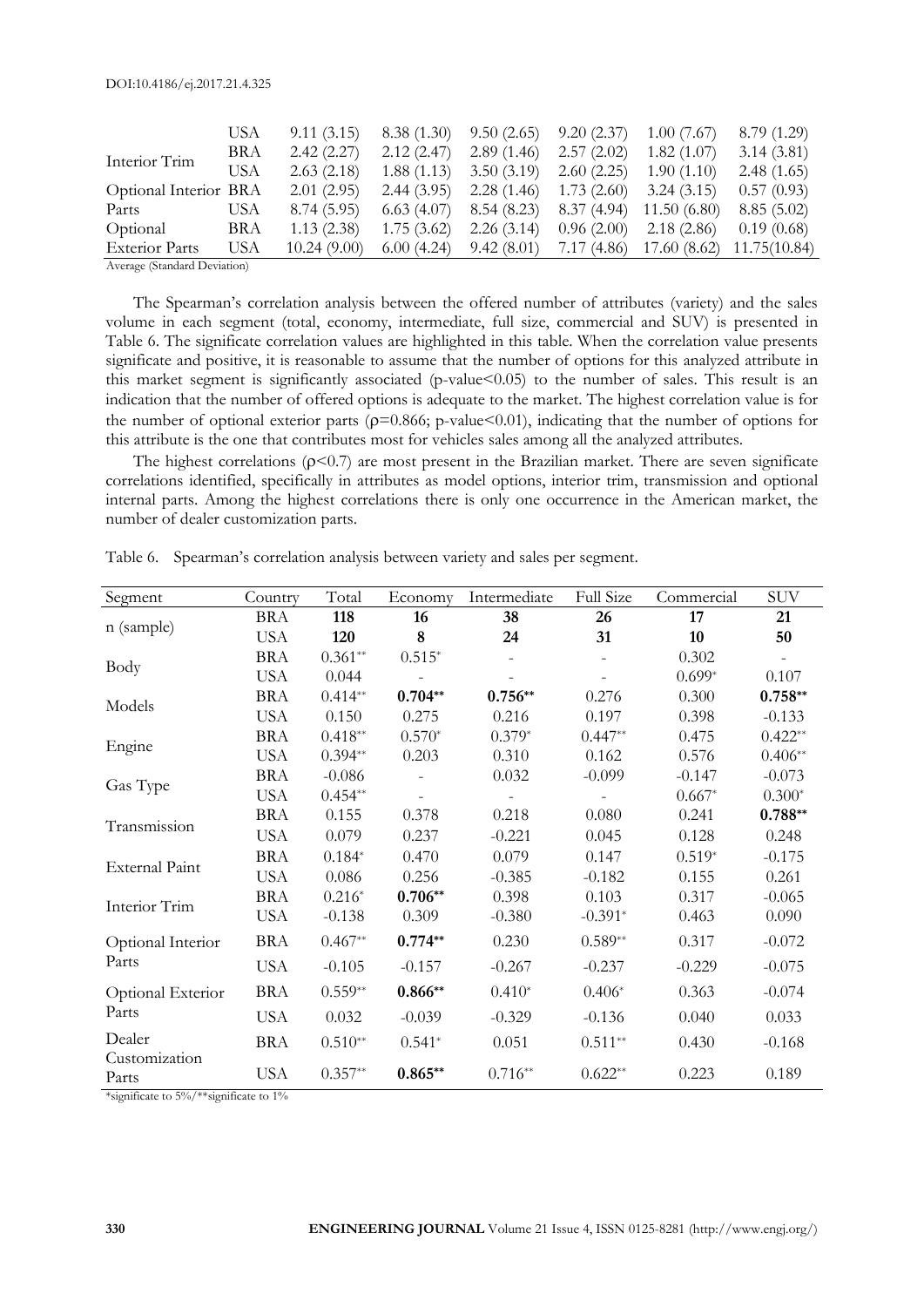#### **4. Conclusion**

The objective was to verify the association between automobile variety offered by the American and Brazilian markets and the sales volume in those countries. 118 models were analyzed in the Brazilian market and 120 in the American. This sample corresponds to 94.35% of sales in Brazil in 2013 e 90.01% in the American market in 2014. The final results indicated that the external variety presented much higher values in the American market when compared to the Brazilian (p-value<0.001). The correlation analysis between external variety and the sales volume presented as positive and significate for the Brazilian market ( $p=0.642$ ; p-value<0.000) and the American ( $p=0.330$ ; p-value<0.000). This results are an indication that Brazil offers a variety of vehicles that are more appropriate to its market than the USA.

The correlation results analysis between the number of options and the sales volume for the different automobile segments, the commercial segment in Brazil presented the highest association level. This result indicates that, among every automobile segment analyzed, the commercials in Brazil are the ones that are more adequate to its offered variety and sales volume.

The analysis allows us to observe each attribute's variety associated to every segment. These results indicate which attributes should be offered in a higher variety, for each segment. For example, for economy cars, the attributes which its variety options are more associated with sales volume are: optional exterior parts, optional interior parts and models, for the Brazilian market. However, for the same segment in the American market, the attribute that is more associated with sales volume is the dealer customization parts.

Lastly, this type of analysis can be very useful as a support for a decision while the product is being planned and designed or when its necessary to decide the variety level to offer for a certain vehicle model that is being developed.

#### **References**

- [1] [1] N. Amdee, K. Sonthipermpoon, C. Pongpattanasili, K. Tamee, and C. Kritworakarn, "ANNs in ABC multi-driver optimization based on Thailand automotive industry," *Engineering Journal*, vol. 20, no. 2, pp. 74-87, 2016.
- [2] L. F. Scavarda, T. P. W. Barbosa, and S. Hamacher, "Trends and strategies in the automotive industry: A comparative study of Brazilian and European markets," *Gest. Prod*., vol. 12, pp. 361–375, 2005. doi:10.1590/S0104-530X2005000300007
- [3] J. B. Pine II, "Mass customization: The new frontier in business competition," *Harvard Business Review*. Cambridge, 1993.
- [4] T. Randall and K. Ulrich, "Product variety, supply chain structure, and firm performance: Analysis of the US bicycle industry," *Management Science*, vol. 47, no. 12, pp.1588-1604, 2001.
- [5] P. Zipkin, "The limits of mass customization," *MIT Sloan Management Review*, vol. 42, no. 3, pp. 81-87, 2001.
- [6] M. Holweg and F. K. Pil, "Successful build-to-order strategies start with the customer," *MIT Sloan Management Review*, vol. 43, no. 1, pp. 74-83, 2001.
- [7] G. Da Silveira, D. Borenstein and F. S. Fogliatto, "Mass customization: Literature review and research directions," *International Journal of Production Economics*, vol. 72, no. 1, pp. 1-13, 2001.
- [8] G. Da Silveira and N. Slack, "Exploring the trade-off concept," *Int J Operat Prod Mgmt*, vol. 21, pp. 949–964, 2001.
- [9] R. H. Hayes and G. P. Pisano, "Manufacturing Strategy: At the intersection of two paradigm shifts," *Prod Operat Mgmt*, vol. 5, pp. 25–41, 1996.
- [10] J. Maples, C. New, and M. Szwejczewski, "Performance trade-offs in manufacturing plants," *Int J Operat Prod Mgmt*, vol. 17, pp. 1020–1033, 1997.
- [11] G. Da Silveira, "A framework for the management of product variety," *Int J Operat Prod Mgmt*, vol. 18, no. 3, pp. 271-285, 1998.
- [12] X. Wan, P. T. Evers, and M. E. Dresner, "Too much of a good thing: the impact of product variety on operations and sales performance," *Journal of Operations Management*, vol. 30, no. 4, pp. 316-324, 2012.
- [13] T. Stäblein, M. Holweg, and J. Miemczyk, "Theoretical versus actual product variety: how much customization do customers really demand?," *Int J Operat Prod Mgmt*, vol. 31, pp. 350–370, 2011.
- [14] K. Lancaster, "The economics of product variety: A survey," *Marketing Sci*, vol. 9, pp. 189–206, 1990.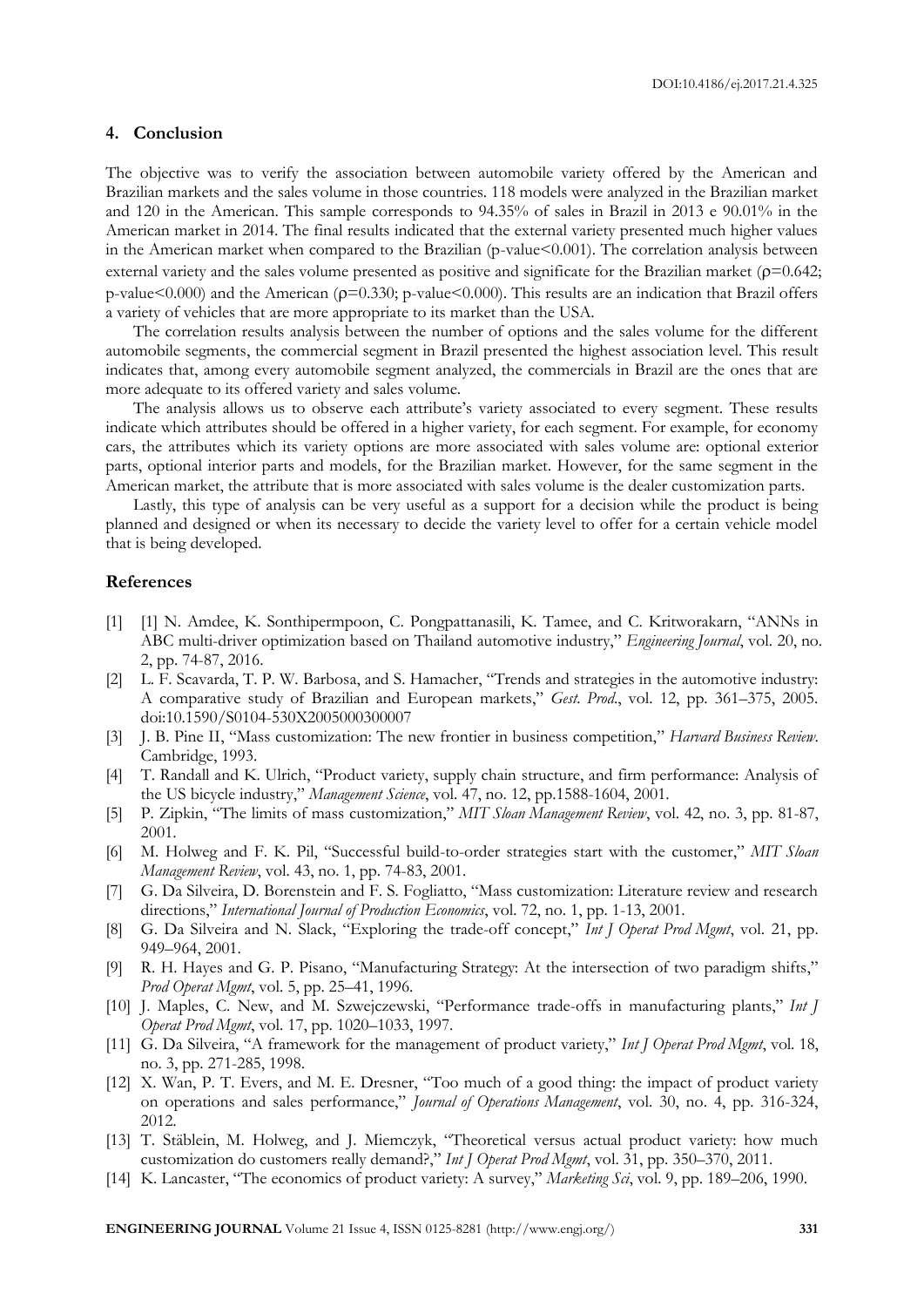- [15] K. Ramdas, "Managing product variety: An integrative review and research directions," *Prod Operat Mgmt*, vol. 12, pp. 79–101, 2003.
- [16] F. K. Pil and M. Holweg, "Linking product variety to order-fulfilment strategies," *Interfaces*, vol. 34, pp. 394–403, 2004.
- [17] J. P. Macduffie, K. Sethuraman, and M. L. Fisher, "Product variety and manufacturing performance: Evidence from the international automotive assembly plant study," *Mgmt Sci*, vol. 42, no. 3, pp. 350- 369, 2006.
- [18] L. F. Scavarda, A. Reichhart, S. Hamacher, and M. Holweg, "Managing product variety in emerging markets," *I J Operat Prod Mgmt*, vol. 30, pp. 205–224, 2010.
- [19] S. Kekre and K. Srinivasan, "Broader product line: a necessity to achieve success?," *Management Science* vol. 36, no. 10, pp.1216-31, 1990.
- [20] M. L. Fisher and C. D. Ittner, "The impact of product variety on automobile assembly operations: Empirical evidence and simulation analysis," *Management Science,* vol. 45, no. 6, pp. 771-786, 1999.
- [21] M. Holweg and A. Greenwood, "Product variety, life cycles and rates of innovation: Trends in the UK automotive industry," *World Automotive Manufacturing*, vol. 36, pp. 12–16, 2001
- [22] H. Schleich, J. Schaffer, and L. F. Scavarda, "Managing complexity in automotive production," *Proceeding* of *ICPR* – *19th International Conference on Production Research*, Valparaiso, Chile, 2007.
- [23] L. F. Scavarda, J. Schaffer, J. A. Scavarda, A. C. Reis, and H. Schleich, "Product variety: an auto industry analysis and a benchmarking study," *Benchmarking: An International Journal*, vol. 16, no. 3, pp. 387-400, 2009.
- [24] L. F. Scavarda, J. Schaffer, H. Schleich, A. C. Reis, and T. C. Fernandes, "Handling product variety and its effects in automotive production," in *Proceedings of POMS* – *19th Annual Conference of the Production and Operations Management Society*, La Jolla, California, May 9-12, 2008.
- [25] Fenabrave (National Federation of Automotive Vehicle dealers). (2013). *Statistical Yearbook* [Online]. Available: http://issuu.com/fenabrave/docs/2013\_12\_2/17?e=6659190/6451656
- [26] Good Car Bad Car. (2014). *Sales by Segment* [Online]. Available: http://www.goodcarbadcar.net/p/sales-by-segment.html
- [27] S. Siegel, *Nonparametric Statistics for the Behavioral Sciences*, 2nd ed. New York: McGraw-Hill, 1988.
- [28] Y. Shen, F. Yue, D. F. McCleary, Z. Ye, L. Edsall, S. Kuan, U. Wagner, J. Dixon, L. Lee, V. V. Lobanenkov, and B. Ren, "A map of the *cis*-regulatory sequences in the mouse genome," *Nature*, vol. 488, pp. 116-120, 2012.
- [29] Y. Weng and P. Gong, "Modeling spatial and temporal dependencies among global stock markets," *Expert Sys w/ Appln*, vol. 43, pp. 175-185, 2016.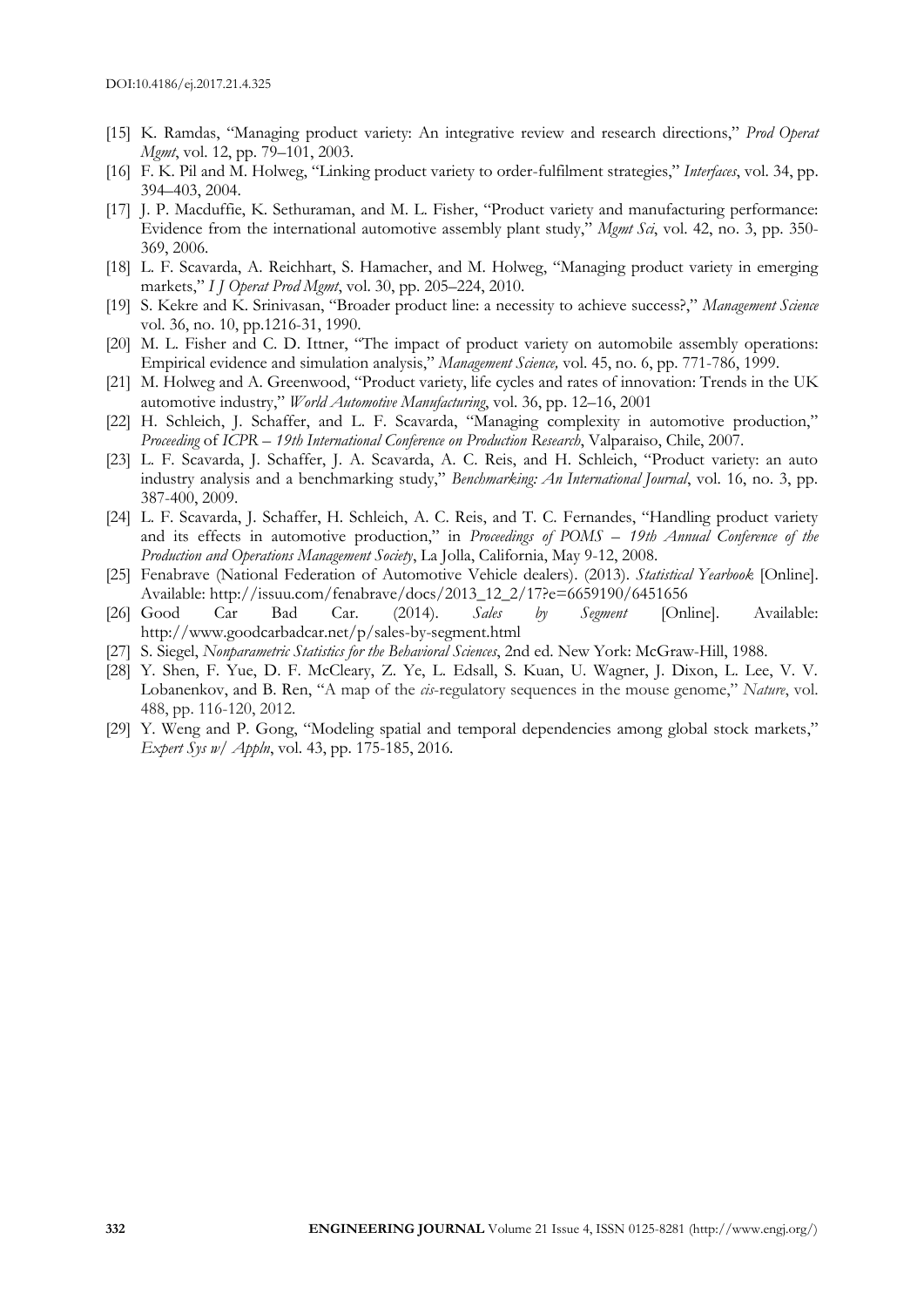|              |                 |            | Average     |              |                               |
|--------------|-----------------|------------|-------------|--------------|-------------------------------|
| Manufacturer | Model           | 2014 Sells | Price       | Cumulative % | Number of models              |
| Ford         | $F-150$         | 753851     | \$42,832.50 | 4.52%        | 48419062153216                |
| Chevrolet    | Silverado       | 529755     | \$47,372.00 | 7.70%        | 1090133110043100000000000     |
| Ram          | 1500            | 439789     | \$41,967.50 | 10.33%       | 954815742048                  |
| Toyota       | Camry           | 428606     | \$30,234.50 | 12.90%       | 14764474368                   |
| Honda        | Accord          | 388374     | \$31,508.50 | 15.23%       | 121081167872                  |
| Toyota       | Corolla         | 339498     | \$21,510.00 | 17.27%       | 10267656192                   |
| Nissan       | Altima          | 335644     | \$29,658.50 | 19.28%       | 242665652224                  |
| Honda        | CR-V            | 335019     | \$31,848.50 | 21.29%       | 17179869184000                |
| Honda        | Civic           | 325981     | \$24,275.50 | 23.24%       | 1862270976                    |
| Chevrolet    | Cruze           | 273060     | \$24,670.00 | 24.88%       | 13212090368                   |
| Toyota       | RAV4            | 267698     | \$29,749.00 | 26.49%       | 1040187392                    |
| Chevrolet    | Equinox         | 242242     | \$33,302.00 | 27.94%       | 130045981168239000            |
| Hyundai      | Elantra         | 222023     | \$22,300.00 | 29.27%       | 254976                        |
| Hyundai      | Sonata          | 216936     | \$28,610.00 | 30.57%       | 671744                        |
| <b>GMC</b>   | Sierra          |            |             |              |                               |
|              |                 | 211833     | \$47,008.50 | 31.84%       | 90178310356878700000000000000 |
| Nissan       | Rogue           | 199199     | \$29,880.50 | 33.04%       | 13494787244032                |
| Chevrolet    | Malibu<br>Grand | 188519     | \$29,051.50 | 34.17%       | 823572561920                  |
| Jeep         | Cherokee        | 183786     | \$51,055.00 | 35.27%       | 3023728                       |
| Nissan       | Sentra          | 183268     | \$21,818.50 | 36.37%       | 95026151424                   |
| Jeep         | Cherokee        | 178508     | \$32,044.50 | 37.44%       | 581504                        |
| Jeep         | Wrangler        | 175328     | \$33,412.50 | 38.49%       | 1531520                       |
| Volkswagen   | Jetta           | 160873     | \$20,567.50 | 39.45%       | 286                           |
|              | Transit         |            |             |              |                               |
| Ford         | Connect         | 43210      | \$26,302.50 | 39.71%       | 170753135738880               |
| Subaru       | Forester        | 159953     | \$30,097.50 | 40.67%       | 4637363886177990000000000     |
| Kia          | Optima          | 159020     | \$29,482.50 | 41.63%       | 153984                        |
| Toyota       | Tacoma          | 155041     | \$33,609.00 | 42.56%       | 681289187328                  |
| Toyota       | Highlander      | 146127     | \$39,445.50 | 43.43%       | 2390753280                    |
|              | 3-Series &      |            |             |              |                               |
| <b>BMW</b>   | 4-Series ^      | 142232     | \$53,447.50 | 44.28%       | 87051370233856                |
| Chevrolet    | Impala          | 140280     | \$34,321.50 | 45.13%       | 42885800001536                |
| Subaru       | Outback         | 138790     | \$32,586.50 | 45.96%       | 11673330234144300000          |
|              | Town &          |            |             |              |                               |
| Chrysler     | Country         | 138040     | \$35,197.50 | 46.79%       | 13760                         |
|              | Gran            |            |             |              |                               |
| Dodge        | Caravan         | 134152     | \$29,989.50 | 47.59%       | 91136                         |
| Chrysler     | 200             | 117363     | \$27,445.00 | 48.29%       | 67112                         |
| Lexus        | RX              | 107490     | \$51,585.00 | 48.94%       | 83978354688                   |
| Mazda        | 3               | 104985     | \$23,640.00 | 49.57%       | 5439488                       |
| Mazda        | $CX-5$          | 99122      | \$28,982.50 | 50.16%       | 8912896                       |
| Dodge        | Charger         | 94099      | \$49,782.50 | 50.73%       | 792576                        |
| Dodge        | Jorney          | 93572      | \$29,132.00 | 51.29%       | 72832                         |
| Dodge        | Dart            | 83858      | \$21,430.00 | 51.79%       | 42992512                      |
| Dodge        | Durango         | 64398      | \$43,022.50 | 52.18%       | 709704                        |
| Dodge        | Avenger         | 51705      | \$23,000.00 | 52.49%       | 687864                        |
| Dodge        | Challenger      | 51611      | \$45,930.00 | 52.80%       | 5118208                       |
| Toyota       | Tundra          | 118493     | \$47,144.50 | 53.51%       | 2251099734016                 |
| <b>GMC</b>   | Terrain         | 105016     | \$34,673.00 | 54.14%       | 21143630076969000             |
| Chevrolet    | Traverse        | 103943     | \$43,556.00 | 54.76%       | 69128495061532700             |
| GMC          | Acadia          | 83972      | \$44,137.50 | 55.26%       | 87565176456364400000          |
|              |                 |            |             |              |                               |

### **Appendix A – American Market Data**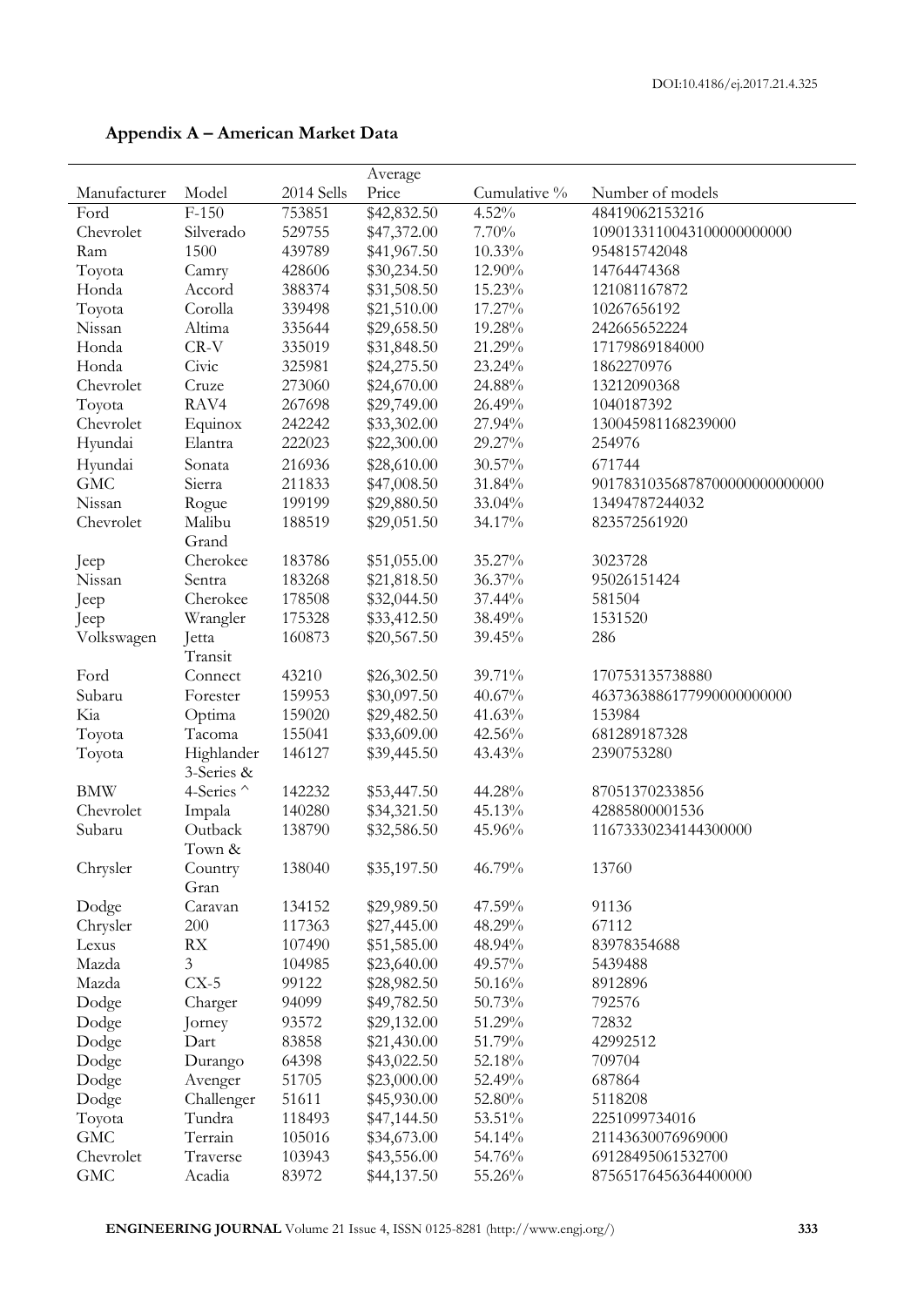| Subaru     | Impreza        | 83488  | \$23,904.00 | 55.76% | 157625986957967000         |
|------------|----------------|--------|-------------|--------|----------------------------|
| Chevrolet  | Tahoe          | 97726  | \$63,833.00 | 56.35% | 30602055448697800000000000 |
| Chevrolet  | Sonic          | 93518  | \$21,204.50 | 56.91% | 8769888208896              |
| Chevrolet  | Camaro         | 86297  | \$44,387.00 | 57.43% | 8982803840499710           |
| Chevrolet  | Express        | 79352  | \$44,259.50 | 57.90% | 9415990289229970000000     |
| Mercedes-  |                |        |             |        |                            |
| Benz       | C Class        | 75065  | \$70,320.50 | 58.35% | 11718294177359500000000    |
| Nissan     | Frontier       | 74323  | \$29,430.00 | 58.80% | 40132174413824             |
| Lexus      | ES             | 72508  | \$44,905.00 | 59.23% | 37580963840                |
|            | XV             |        |             |        |                            |
| Subaru     | Crosstrack     | 70956  | \$27,078.50 | 59.66% | 2674012278751230           |
| Mercedes-  |                |        |             |        |                            |
| Benz       | E-Class        | 66400  | \$95,616.50 | 60.06% | 24704377008685100          |
| Acura      | <b>MDX</b>     | 65603  | \$55,595.00 | 60.45% | 76279718688587800          |
| Chevrolet  | Suburban       | 55009  | \$63,352.50 | 60.78% | 645488830885540000000000   |
|            |                |        |             |        |                            |
| Cadillac   | <b>SRX</b>     | 53578  | \$49,066.00 | 61.10% | 293999205799397000000      |
| Chrysler   | 300            | 53382  | \$40,622.50 | 61.42% | 96768                      |
| Mazda      | 6              | 53224  | \$28,445.00 | 61.74% | 802816                     |
| <b>BMW</b> | 5 Series       | 52704  | \$76,132.50 | 62.06% | 1187802906624              |
| Subaru     | Legacy         | 52270  | \$27,937.50 | 62.37% | 234881024                  |
| Lexus      | <b>IS</b>      | 51358  | \$45,972.50 | 62.68% | 54089744384                |
| <b>BMW</b> | X <sub>5</sub> | 47031  | \$76,095.00 | 62.96% | 107717779783680            |
| Mercedes-  |                |        |             |        |                            |
| Benz       | M Class        | 46726  | \$59,500.00 | 63.24% | 10715294137359500000000    |
| Acura      | <b>RDX</b>     | 44865  | \$45,184.50 | 63.51% | 72567767433216             |
| Audi       | Q <sub>5</sub> | 42420  | \$53,072.50 | 63.76% | 117571584                  |
| <b>GMC</b> | Yukon          | 41569  | \$62,339.50 | 64.01% | 2534207176256260000        |
| Chevrolet  | Spark          | 39159  | \$15,864.00 | 64.25% | 1032192                    |
| Audi       | A4             | 38679  | \$42,715.00 | 64.48% | 497811456                  |
| Infiniti   | Q50            | 36899  | \$47,375.50 | 64.70% | 761856                     |
| Chevrolet  | Captiva        | 35368  | \$23,900.00 | 64.91% | 576598830885540000000      |
| Mercedes-  |                |        |             |        |                            |
| Benz       | GLK-Class      | 35000  | \$43,500.00 | 65.12% | 2593529383731940000000000  |
| Ford       | Fusion         | 306860 | \$29,761.50 | 66.96% | 16861249536                |
| Ford       | Escape         | 306212 | \$28,293.00 | 68.80% | 14860594184192             |
| Ford       | Focus          | 219634 | \$22,119.00 | 70.12% | 37111722934272             |
| Ford       | Explorer       | 209994 | \$43,689.00 | 71.38% | 107545991577600            |
| Ford       | Edge           | 108864 | \$37,979.00 | 72.03% | 2165133279232              |
| Ford       | E-Series       | 103263 | \$36,276.50 | 72.65% | 2411677600456900000        |
| Ford       | Mustang        | 82635  | \$35,160.00 | 73.14% | 32403619840                |
| Ford       | Fiesta         | 63192  | \$21,338.50 | 73.52% | 1855458115584              |
| Ford       | Taurus         | 62629  | \$32,866.50 | 73.90% | 653171490816               |
| Ford       | Expedition     | 44632  | \$53,234.00 | 74.17% | 89123255746560             |
| Nissan     | Versa          | 139781 | \$16,893.00 | 75.00% | 12616466432                |
| Nissan     | Pathfinder     | 79111  | \$39,527.50 | 75.48% | 253403070464               |
| Nissan     | Maxima         | 50401  | \$38,792.00 | 75.78% | 1358954496                 |
| Nissan     |                | 47301  |             |        | 109521666048               |
| Nissan     | Murano         |        | \$39,072.50 | 76.06% |                            |
|            | Juke           | 38184  | \$27,400.00 | 76.29% | 25649413695209500          |
| Volkswagen | Passat         | 96649  | \$29,077.50 | 76.87% | 188                        |
| Volkswagen | Golf           | 33675  | \$22,960.00 | 77.07% | 154                        |
| Hyundai    | Santa Fe       | 107906 | \$37,397.50 | 77.72% | 1884176                    |
| Hyundai    | Accent         | 63309  | \$16,880.00 | 78.10% | 5376                       |
| Hyundai    | Tucson         | 47306  | \$29,357.50 | 78.39% | 73728                      |
| Jeep       | Patriot        | 93462  | \$25,680.00 | 78.95% | 3825664                    |
| Jeep       | Compass        | 61264  | \$27,139.00 | 79.31% | 25368576                   |
| Honda      | Odyssey        | 122776 | \$41,234.50 | 80.05% | 1799591297024              |

**334 ENGINEERING JOURNAL** Volume 21 Issue 4, ISSN 0125-8281 (http://www.engj.org/)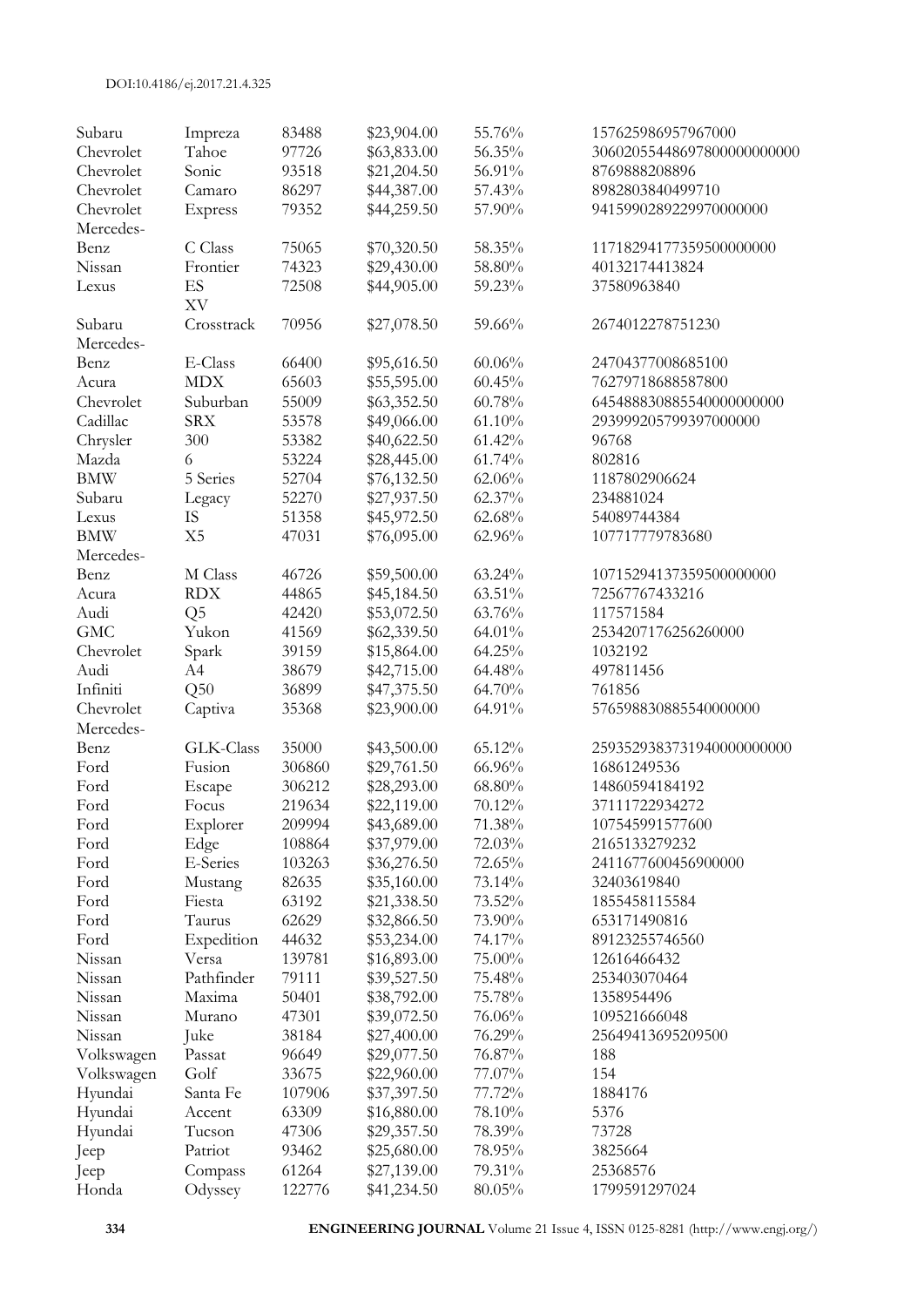| Honda        | Pilot       | 108857 | \$43,526.00 | 80.70% | 474989023199232     |
|--------------|-------------|--------|-------------|--------|---------------------|
| Honda        | Fit         | 59340  | \$21,109.00 | 81.06% | 159383552           |
| Kia          | Soul        | 145316 | \$22,770.00 | 81.93% | 23822336            |
| Kia          | Sorento     | 102520 | \$37,170.00 | 82.54% | 60915712            |
| Kia          | Forte       | 69336  | \$21,795.00 | 82.96% | 356352              |
| Kia          | Sportage    | 42945  | \$28,022.50 | 83.22% | 1916928             |
| Kia          | Rio         | 35933  | \$18,374.50 | 83.43% | 28672               |
| Toyota       | Prius       | 136040 | \$35,187.00 | 84.25% | 57344               |
| Toyota       | Sienna      | 124502 | \$39,694.50 | 84.99% | 40108032            |
| Toyota       | Prius Sedan | 122738 | \$32,828.50 | 85.73% | 73400320            |
| Toyota       | Prius C     | 40570  | \$23,547.00 | 85.97% | 1425408             |
| Toyota       | Prius V     | 30762  | \$29,818.00 | 86.16% | 6815744             |
| Toyota       | 4Runner     | 76906  | \$42,386.00 | 86.62% | 402849792           |
| Toyota       | Avalon      | 67183  | \$38,929.00 | 87.02% | 52428800            |
| <b>Buick</b> | Enclave     | 62300  | \$48,133.50 | 87.40% | 8584986789675010    |
| <b>Buick</b> | Lacrosse    | 51468  | \$37,620.00 | 87.70% | 336855080           |
| Buick        | Encore      | 48892  | \$29,169.50 | 88.00% | 1258291200          |
| <b>Buick</b> | Verano      | 43743  | \$24,820.00 | 88.26% | 393232              |
| Chevrolet    | Corvete     | 34839  | \$77,492.50 | 88.47% | 2943365139765660000 |
| Lincoln      | MKZ         | 34009  | \$41,871.50 | 88.67% | 340644593664        |
| <b>BMW</b>   | X3          | 33824  | \$51,397.50 | 88.88% | 1844682752          |
| Fiat         | Fiat 500    | 33708  | \$20,752.50 | 89.08% | 52076032            |
| Mini         | Cooper      | 31385  | \$29,305.00 | 89.27% | 1337569089329040000 |
| Infiniti     | QX60        | 31192  | \$49,895.00 | 89.45% | 11010048            |
| Cadillac     | <b>CTS</b>  | 31115  | \$49,895.00 | 89.64% | 157118464           |
| Cadillac     | Escalade    | 30522  | \$88,005.00 | 89.82% | 16035840            |
|              | Outlander   |        |             |        |                     |
| Mitsubishi   | Sport       | 31054  | \$27,135.00 | 90.01% | 1228800             |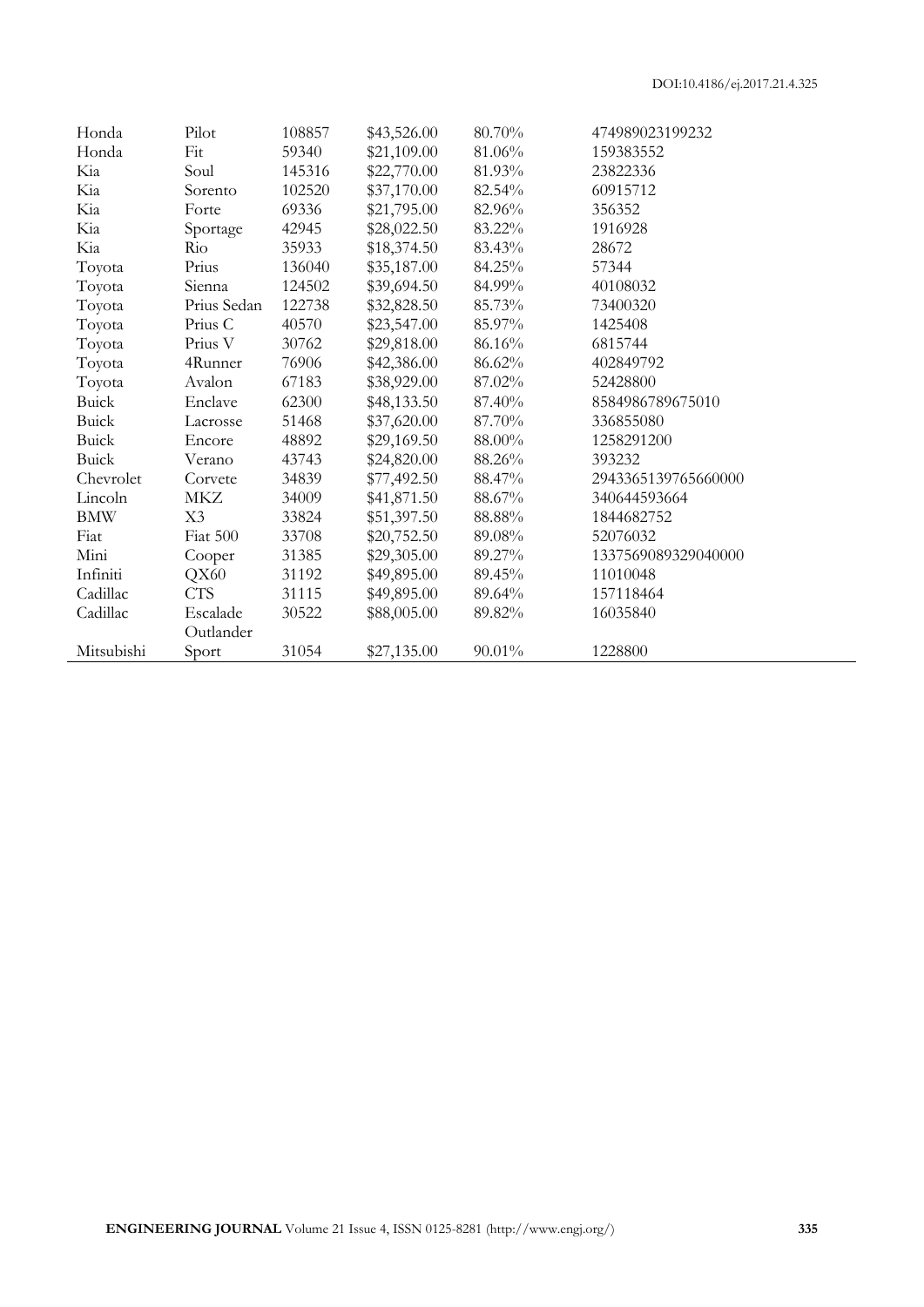| Manufacturer | Model                   | 2013 Sells | Average Price | Cumulative % | Number of Models |
|--------------|-------------------------|------------|---------------|--------------|------------------|
| Ford         | Fiesta                  | 136,711    | \$10,148.48   | 3.82%        | 40               |
| Ford         | New Fiesta Hatch        | 8,498      | \$14,996.97   | 4.06%        | 1728             |
| Ford         | Ecosport                | 66,097     | \$20,906.06   | 5.90%        | 7200             |
| Fiat         | Novo Uno                | 184,362    | \$8,951.52    | 11.05%       | 23555211264      |
| Volkswagen   | Fox                     | 113,699    | \$12,545.45   | 14.23%       | 11890851840      |
| Fiat         | Palio                   | 177,014    | \$11,256.06   | 19.17%       | 22020096         |
| Volkswagen   | Gol                     | 255,057    | \$12,466.67   | 26.30%       | 44660948992      |
| Citroen      | C <sub>3</sub>          | 33,669     | \$14,390.91   | 27.24%       | 384              |
| Ford         | Focus                   | 20,825     | \$22,572.73   | 27.82%       | 5184             |
| Renault      | Clio                    | 29,911     | \$7,696.97    | 28.66%       | 2016             |
| Ford         | Fusion                  | 9,562      | \$33,771.21   | 28.92%       | 1728             |
| Ford         | Fiesta Sedan            | 29,048     | \$11,178.79   | 29.73%       | 90               |
| Ford         | Focus Sedan             | 7,172      | \$24,239.39   | 29.93%       | 256              |
| Citroen      | C <sub>3</sub> Aircross | 9,358      | \$18,087.88   | 30.20%       | 1536             |
| Citroen      | C <sub>3</sub> Picasso  | 6,582      | \$15,906.06   | $30.38\%$    | 2400             |
| Citroen      | C4                      | 4,216      | \$17,618.18   | 30.50%       | 256              |
| Fiat         | 500                     | 7,281      | \$16,457.58   | 30.70%       | 8400             |
| Fiat         | <b>Bravo</b>            | 9,060      | \$19,253.03   | 30.95%       | 61341696         |
| Fiat         | Doblo                   | 10,512     | \$18,100.00   | 31.25%       | 184320           |
| Fiat         | Doblo Cargo             | 5,986      | \$13,981.82   | 31.41%       | 98304            |
| Fiat         | Ducato                  | 12,734     | \$26,360.61   | 31.77%       | 32768            |
| Fiat         | Fiorino                 | 12,434     | \$11,924.24   | 32.12%       | 65536            |
| Fiat         | Idea                    | 23,450     | \$15,113.64   | 32.77%       | 12386304         |
| Fiat         | Linea                   | 7,531      | \$18,190.91   | 32.98%       | 9216             |
| Fiat         | Palio Weekend           | 15,554     | \$13,740.91   | 33.42%       | 1441792          |
| Fiat         | Punto                   | 40,407     | \$15,492.42   | 34.55%       | 29491200         |
| Fiat         | Siena                   | 129,825    | \$9,842.42    | 38.17%       | 90112            |
| Fiat         | Strada                  | 122,902    | \$13,631.82   | 41.61%       | 311427072        |
| <b>GM</b>    | Agile                   | 30,120     | \$13,671.21   | 42.45%       | 64               |
| <b>GM</b>    | Celta                   | 74,647     | \$7,875.76    | 44.53%       | 24               |
| $\mbox{GM}$  | Classic                 | 86,936     | \$7,996.97    | 46.96%       | 32               |
| $\mbox{GM}$  | Cobalt                  | 59,685     | \$15,118.18   | 48.63%       | 7200             |
| $\mbox{GM}$  | Cruze HB                | 22,463     | \$22,754.55   | 49.26%       | 224              |
| <b>GM</b>    | Cruze Sedan             | 26,525     | \$23,390.91   | 50.00%       | 384              |
| <b>GM</b>    | Montana                 | 46,707     | \$11,648.48   | 51.30%       | 192              |
| $\mbox{GM}$  | Onix                    | 122,333    | \$10,072.73   | 54.72%       | 24576            |
| $\mbox{GM}$  | Prisma                  | 61,301     | \$13,163.64   | 56.43%       | 3456             |
| $\mbox{GM}$  | Sonic                   | 7,487      | \$16,557.58   | 56.64%       | 864              |
| $\mbox{GM}$  | Sonic Sedan             | 5,708      | \$18,481.82   | 56.80%       | $10\,$           |
| <b>GM</b>    | Spin                    | 41,983     | \$15,633.33   | 57.97%       | 1728             |
| Peugeot      | 207                     | 10,385     | \$9,966.67    | 58.26%       | $\overline{4}$   |
| Peugeot      | 207 Sedan               | 4,534      | \$11,269.70   | 58.39%       | 12               |
| Peugeot      | 208                     | 20,729     | \$14,315.15   | 58.97%       | 1512             |

**Appendix B – Brazilian Market Data**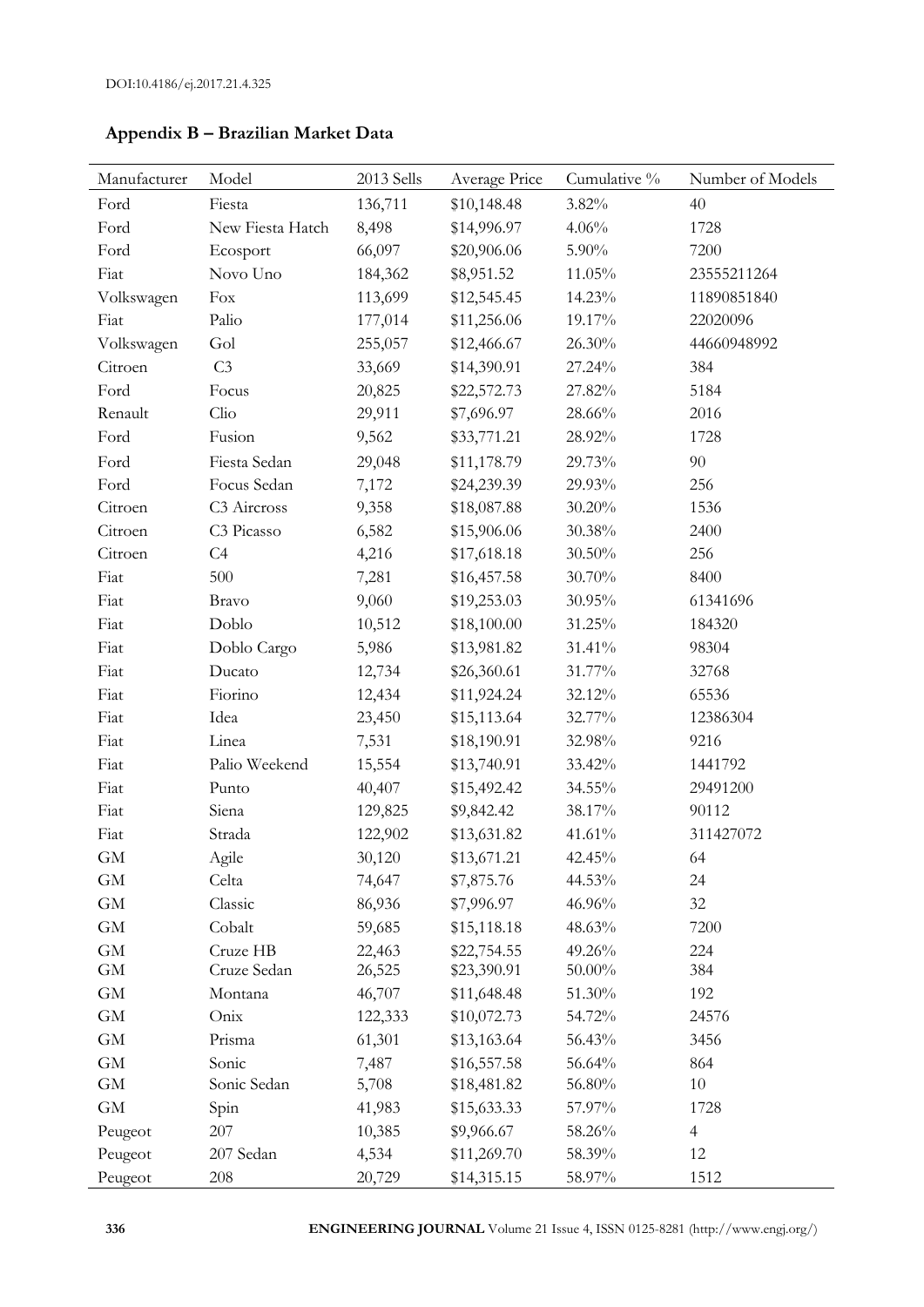| Peugeot     | 308                | 10,931  | \$19,845.45 | 59.27%    | 576            |
|-------------|--------------------|---------|-------------|-----------|----------------|
| Peugeot     | 408                | 4,634   | \$21,057.58 | 59.40%    | 256            |
| Renault     | Duster             | 50,221  | \$18,136.36 | $60.81\%$ | 62208          |
| Renault     | Fluence            | 13,878  | \$22,469.39 | 61.19%    | 1344           |
| Renault     | Kangoo             | 5,160   | \$12,110.61 | 61.34%    | 192            |
| Renault     | Logan              | 23,036  | \$10,771.21 | 61.98%    | 1536           |
| Renault     | Master             | 10,009  | \$29,095.45 | $62.26\%$ | 720            |
| Renault     | Sandero            | 102,514 | \$12,042.42 | 65.12%    | 216832         |
| Volkswagen  | Amarok             | 24,191  | \$33,696.97 | 65.80%    | 1204224        |
| Volkswagen  | Cross Fox          | 16,228  | \$16,363.64 | 66.25%    | 180224         |
| Volkswagen  | Golf               | 13,785  | \$17,971.21 | 66.64%    | 2162688        |
| Volkswagen  | Jetta              | 14,350  | \$24,375.76 | 67.04%    | 18432          |
| Volkswagen  | Kombi              | 25,221  | \$15,180.30 | 67.74%    | $\overline{4}$ |
| Volkswagen  | Polo Sedan         | 8,187   | \$16,646.97 | 67.97%    | 4915200        |
| Volkswagen  | Space Fox          | 16,324  | \$16,459.09 | 68.43%    | 115200         |
| Volkswagen  | Tiguan             | 5,598   | \$35,075.76 | $68.58\%$ | 2688           |
| Volkswagen  | Voyage             | 89,759  | \$13,133.33 | 71.09%    | 3221225472     |
| Volkswagen  | Saveiro            | 72,370  | \$13,142.42 | 73.11%    | 7864320        |
| Citroen     | C4 Picasso         | 1,704   | \$26,481.82 | 73.16%    | $20\,$         |
| Citroen     | C <sub>4</sub> L   | 3,055   | \$21,436.36 | 73.25%    | 1400           |
| Citroen     | Jumper             | 2,847   | \$26,772.73 | 73.33%    | $\overline{4}$ |
| Fiat        | Freemont           | 3,873   | \$30,375.76 | 73.43%    | 160            |
| Ford        | Edge               | 3,242   | \$43,936.36 | 73.52%    | 175            |
| $\mbox{GM}$ | Captiva            | 2,512   | \$30,512.12 | 73.59%    | $8\,$          |
| <b>GM</b>   | Tracker            | 2,388   | \$22,784.85 | 73.66%    | 40             |
| $\mbox{GM}$ | Trailblazer        | 3,284   | \$46,027.27 | 73.75%    | 112            |
| Volkswagen  | Space Cross        | 3,983   | \$18,763.64 | 73.86%    | 2304           |
| $\mbox{GM}$ | Camaro             | 1,108   | \$64,693.94 | 73.90%    | $\overline{4}$ |
| Peugeot     | 3008               | 1,308   | \$28,481.82 | 73.93%    | $32\,$         |
| Volkswagen  | Fusca              | 1,364   | \$26,803.03 | 73.97%    | 39424          |
| Volkswagen  | Passat             | 1,046   | \$35,803.03 | 74.00%    | 1152           |
| Ford        | Ranger             | 22,077  | \$31,951.52 | 74.62%    | 95256          |
| Honda       | City               | 29,243  | \$17,572.73 | 75.43%    | 576            |
| Honda       | Civic              | 60,970  | \$22,709.09 | 77.14%    | 360            |
| Honda       | <b>CRV</b>         | 8,272   | \$32,559.09 | 77.37%    | 72             |
| Honda       | Fit                | 40,637  | \$17,195.45 | 78.50%    | 432            |
| Hyundai     | HB20               | 122,320 | \$13,677.27 | 81.92%    | 6912           |
| Hyundai     | HB <sub>20</sub> S | 35,382  | \$16,254.55 | 82.91%    | $80\,$         |
| Kia         | Cerato             | 6,060   | \$20,121.21 | $83.08\%$ | 40             |
| Kia         | Picanto            | 4,353   | \$12,090.91 | 83.20%    | 144            |
| Kia         | Sorento            | 3,241   | \$40,878.79 | 83.29%    | 56             |
| Kia         | Soul               | 1,291   | \$20,878.79 | 83.32%    | 20             |
| Kia         | Sportage           | 9,438   | \$32,106.06 | 83.59%    | 108            |
| Nissan      | Frontier           | 15,592  | \$33,921.21 | 84.02%    | 384            |
| Nissan      | Livina             | 9,542   | \$14,466.67 | 84.29%    | 648            |
| Nissan      | March              | 24,255  | \$10,648.48 | 84.97%    | 300            |